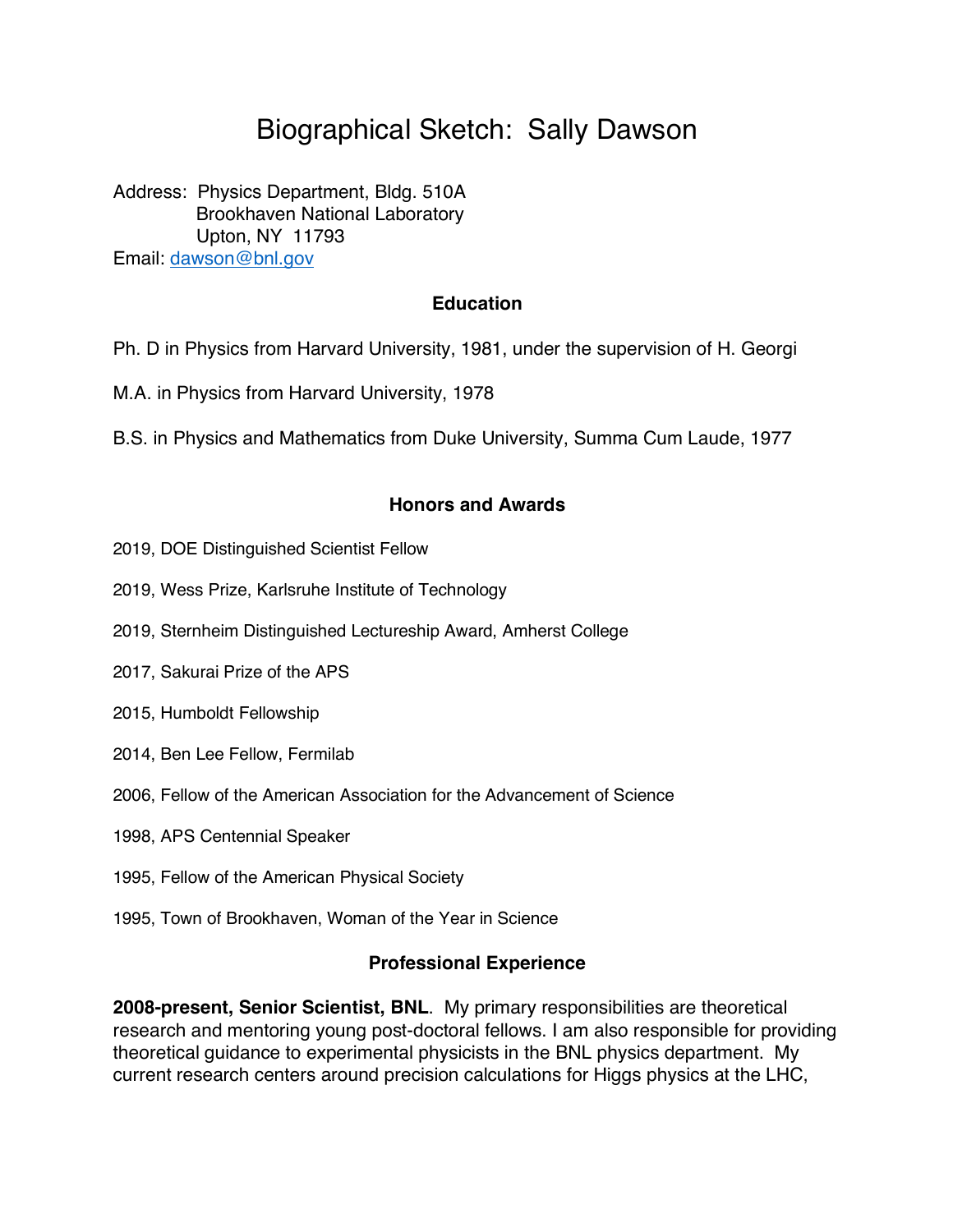with the goal of maximizing the information about new physics obtained from the LHC experiments.

**2005-2007, Chair, Physics Department, BNL**. I was responsible for a 300 person department composed of nuclear and high energy physicists, along with support staff.

**2001-present, Adjunct Professor, Yang Institute for Theoretical Physics**, Stony Brook University. In this role, I have taught and mentored Stony Brook graduate students.

**1998-2004, Group leader, High Energy Theory, BNL**. I led a group of roughly 12 theoretical physicists.

**1986-2008, Assistant/Associate/Physicist, BNL.** My primary responsibilities were original theoretical research in the area of high energy physics.

## **1983-1986, Research Associate, Lawrence Berkeley Laboratory**

## **1981-1983, Research Associate, Fermilab**

# **Synergistic Professional Activities**

**Physics Community Working Groups:** The high energy physics community periodically convenes large physics studies to help the field formulate future directions. Since 1983, I have contributed and led working groups for over a dozen of these studies. Recently (2014-present), I have been the convenor of the group studying double Higgs production for the LHC Higgs Cross Section Working Group (a group chartered by the CERN laboratory) and in 2013, I was the convenor of the working group studying Higgs physics for the Snowmass Summer Study which provided the major input to the DOE HEP P5 recommendations.

*DOE and NSF panels*: I spend a significant amount of effort on DOE and NSF review panels. I chaired the 2016 DOE HEP Committee of Visitors, and was a member of the 2014 NSF Committee of Visitors. I was a member of HEPAP, the DOE office of high energy physics advisory panel, along with several HEPAP subpanels.

*Laboratory Review Panels:* I am currently a member of review committees for the Max Planck Institute in Munich and the DESY laboratory in Hamburg, Germany. In the past, I have served on review committees at Argonne National Laboratory, Lawrence Berkeley National Laboratory, SLAC National Laboratory and Fermilab.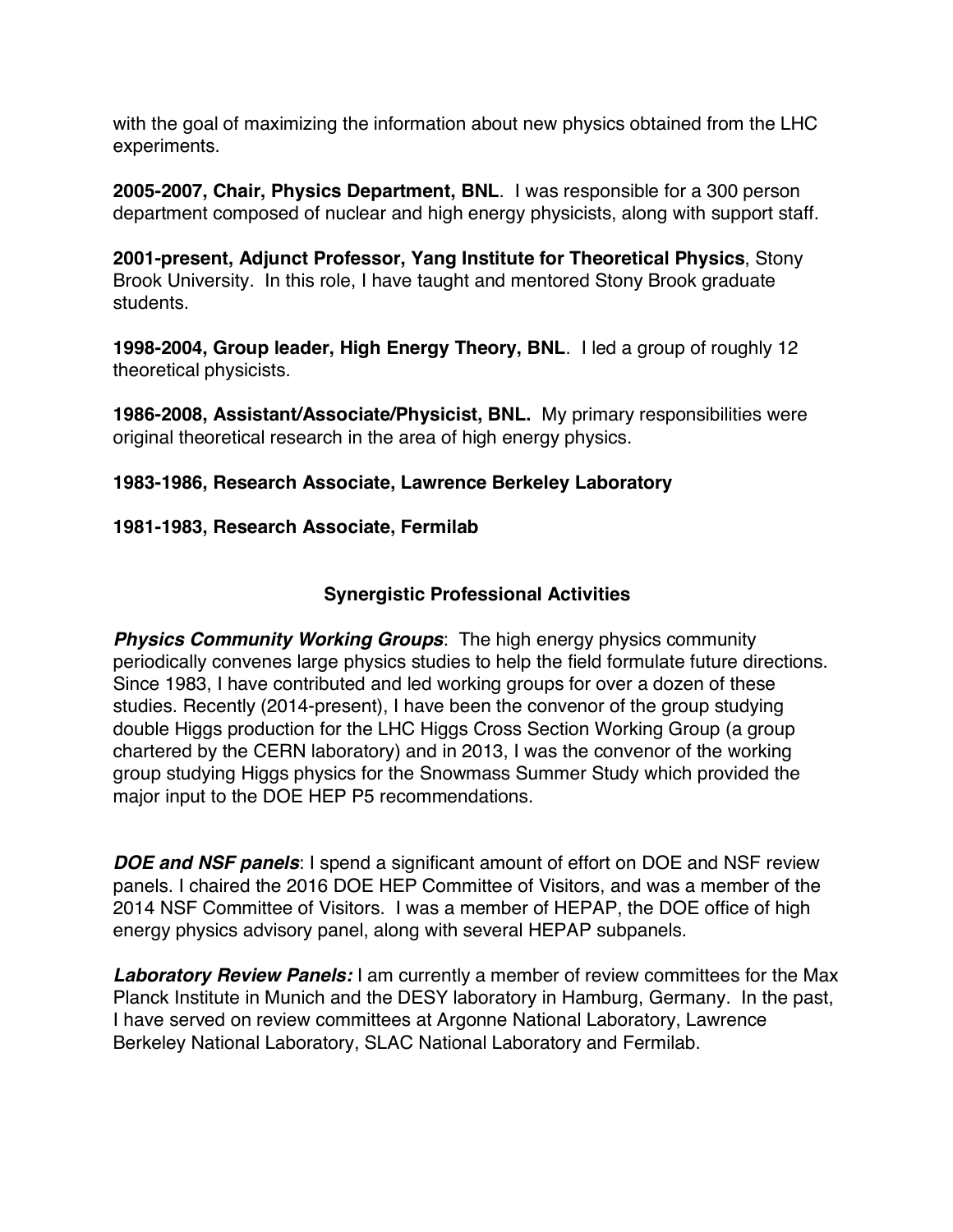*Mentoring*: Many of my research papers are co-authored with young BNL postdoctoral fellows who after leaving BNL have gone on to successful research careers. I work with Stony Brook graduate students, and have mentored 2 SCGSR graduate student fellows. From 2012-2018 I was the chair of the scientific advisory board for the Theoretical Advanced Study Institute, which is the premier summer school for advanced graduate students in elementary particle physics. I regularly give extended series of lectures at summer schools for both theoretical and experimental graduate students.

*American Physical Society Activities*: I have served in the chair line *(*Chair/Vice Chair/Past Chair) of the Division of Particles and Fields of the American Physical Society, as a member of the APS committee on the Status of Women in Physics , as a member of the APS divisional council, and as a member of the APS nominating committee.

# *Significant Publications*

S. Dawson, C. Englert, and T. Plehn, *Higgs Physics*, review article to be published in Physics Reports. This article reviews the discovery of the Higgs boson, along with the current theoretical and experimental understanding.

S. Dawson, C..-Y. Chen, and I. Lewis, *Exploring resonant di-Higgs Boson Production in the Higgs Singlet Model*, Phys. Rev. D91 (2015) 035015. This paper studies the question of whether there is more than one Higgs boson and examines the consequences of a  $2<sup>nd</sup>$  Higgs boson on the production of a pair of the observed Higgs bosons.

S. Dawson et al, *Higgs Working Group Report of the Snowmass 2013 Community*  **Planning Study**, arXiv:1310.8361. This is the report of a large working group that I chaired, and examines the future of Higgs physics and the possibilities for future discoveries.

S. Dawson and E. Furlan*, A Higgs Conundrum with Vector Fermions*, Phys. Rev. D86 (2012) 015021. Following the Higgs discovery in 2012, one of the important areas of research is to determine whether the observed particle has all of the expected properties. This paper studies the possibility that the Higgs boson interacts with hypothetical new spin ½ particles.

S. Dawson and M.-C. Chen, *One Loop Radiative Corrections to the rho Parameter in the Littlest Higgs Model*, Phys. Rev. D70 (2004) 015003. This paper considers the limitations that precision measurements from the LEP collider at CERN place on possible models of new physics.